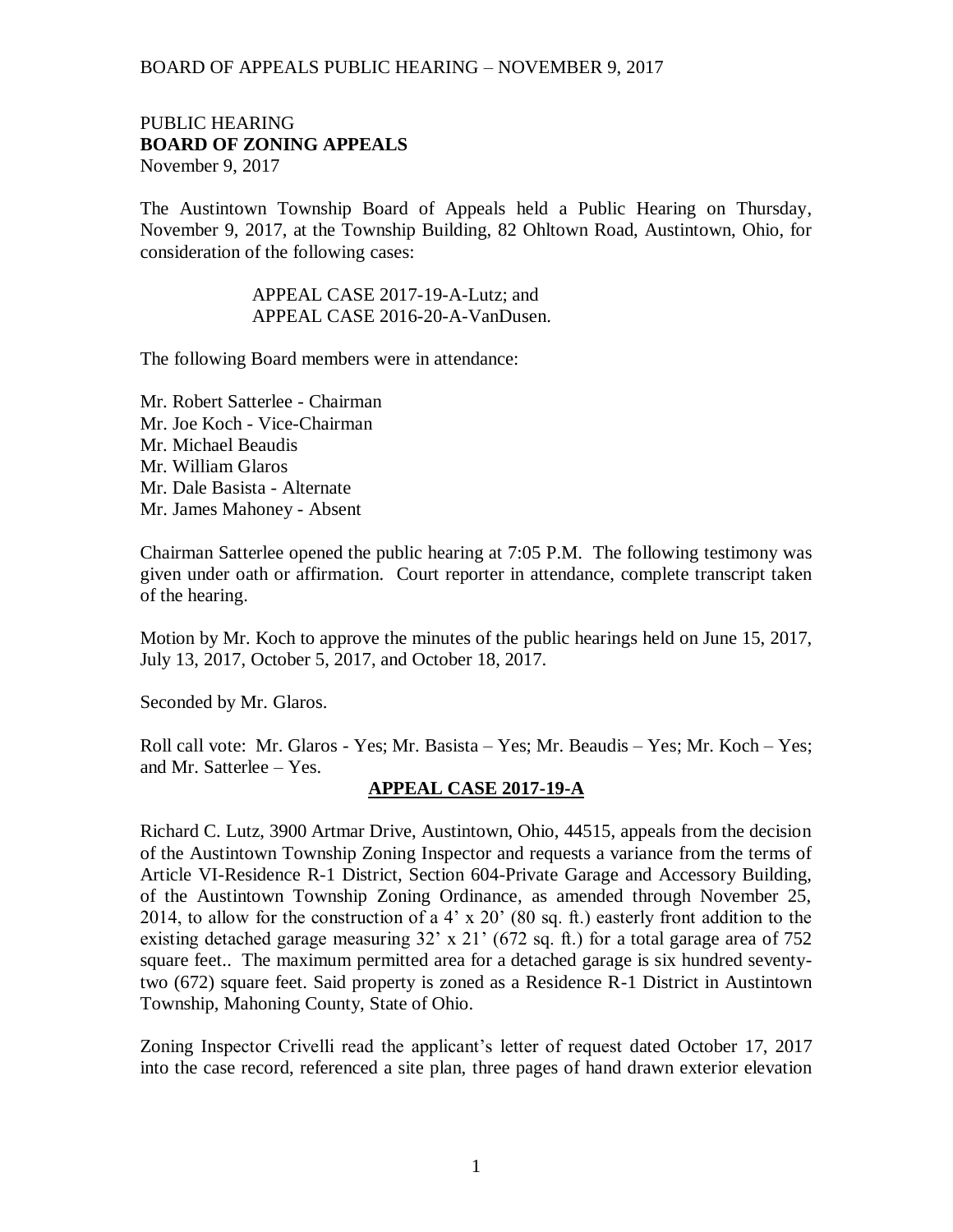drawings, a GIS map depicting the lot dimensions, the case mailing list prepared by the zoning office, and four plat maps of the property.

Mr. Satterlee stated the mailing list for case 2016-19-A will be incorporated into the case record.

Richard C. Lutz, 3900 Artmar Drive, Austintown, Ohio, 44515, stated would like the garage addition to be approved so he is able to pull his boat into the garage. The addition will measure four feet by twenty feet.

Mr. Koch inquired about the cost of the improvement. Mr. Lutz advised \$8,500.00. There will be a gable over the front to support the garage door. The addition will consist of pole foundation with a reverse gable. The overhangs will be one foot. The siding will be matched.

Mr. Koch inquired about the corner. Mr. Ludt stated it would match. Mr. Koch expressed concerns regarding the centerline and the garage door. There was discussion of the construction drawings and the reverse gable. There will be gutter and downspouts tied into the house and discharging to the front (west).

Dave Ferrara, 7602 Catherine Street, Masury, Ohio, advised the gable would be centered on the garage door. Mr. Koch emphasized the importance of the center line. There was further discussion of centering the garage door. Mr. Ferrara assured it would be centered. Mr. Koch questioned the quality of the drawings and advised the center line is the most important part of the project. Mr. Koch suggested that he may need 22 feet in order to center the garage door. Mr. Ferrara stated the door measuring 16 feet would be centered. Mr. Koch advised any approval will require the door to be centered. He explained his reasoning to Mr. Ferrara. There was discussion between the applicant and his contractor. They are going to use the existing garage door.

No one else in attendance to speak for the request.

No one else in attendance to speak against the request.

**2017-19-A-Lutz:** Motion by Mr. Koch to approve the variance as submitted

Seconded by Mr. Basista.

Roll call vote: Mr. Glaros - Yes; Mr. Basista – Yes; Mr. Beaudis – Yes; Mr. Koch – Yes; and Mr. Satterlee – Yes.

Zoning Inspector Crivelli advised the applicant to secure zoning and building permits prior to the start of construction and also stated he would copy the building inspector on the letter of confirmation to further insure the garage door is centered.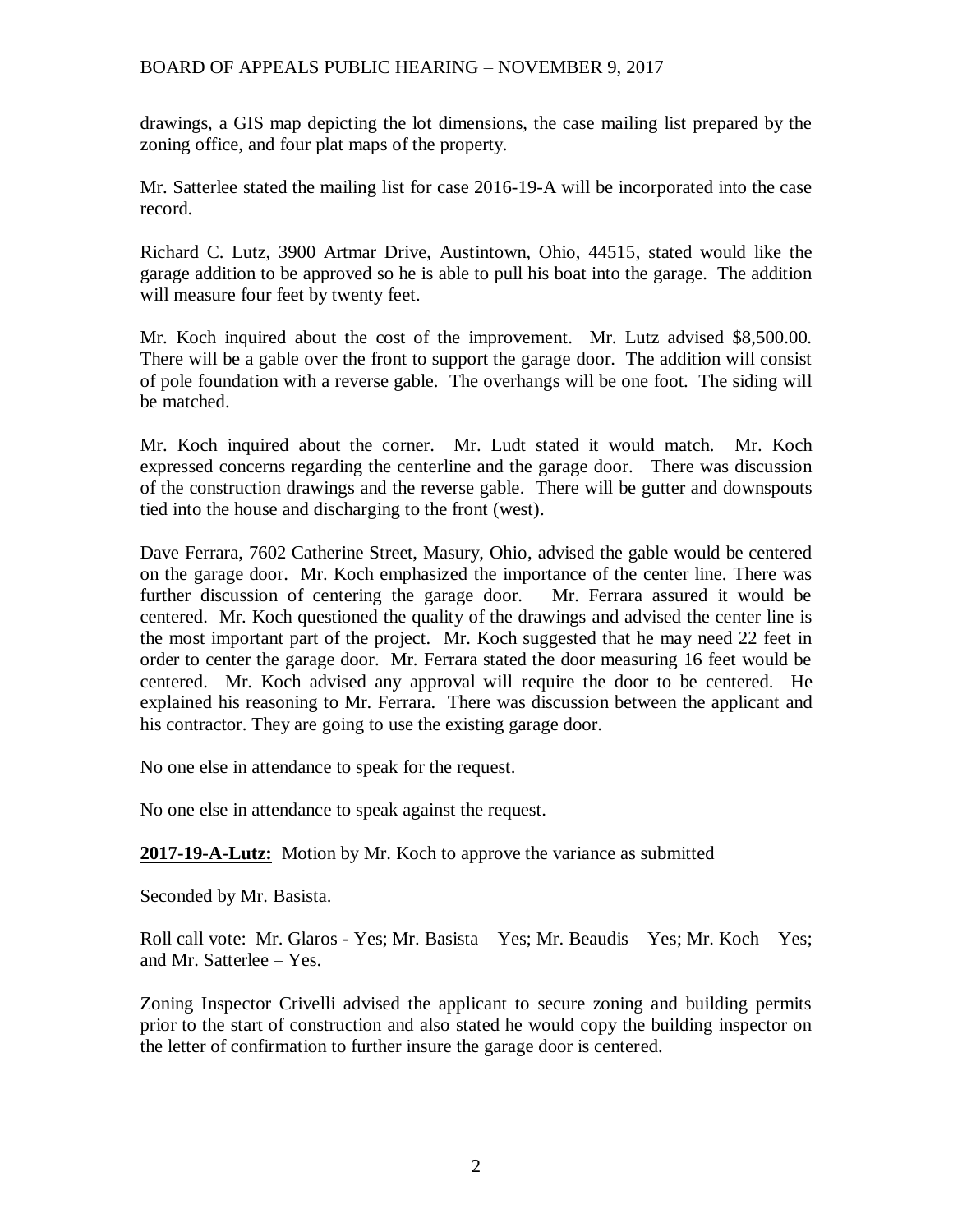## **APPEAL CASE 2017-20-A**

Brian A. VanDusen, 1316 Bears Den Road, Youngstown, Ohio, 44511 on behalf of the Alco Land Company, 40 ½ South Meridian Road, Youngstown, Ohio, 44509, appeals from the decision of the Austintown Township Zoning Inspector and requests a conditional use permit from the terms of Article XI-Business B-2 District, Section 1102- Conditionally Permitted Uses, Paragraph No. 4 - Bar, of the Austintown Township Zoning Ordinance, as amended through November 25, 2014, to allow for the establishment and operation of the proposed "Zodiac Lounge & Grille" to be located at 169 South Four Mile Run Road. Said properties are further described as Lot Nos. 1961- 1962 and 2690-2692, are located on the east side of South Four Mile Run Road, approximately 925 feet north of the South Meridian Road-South Four Mile Run Road intersection; and are zoned as a Business B-2 Districts in Austintown Township, Mahoning County, State of Ohio.

Zoning Inspector Crivelli read the applicant's letter of request dated October 13, 2017 into the case record, referenced two pages of interior floor plans, a letter dated September 6, 2017 from the applicant to the zoning inspector, a letter of determination dated September 5, 2017 issued by the zoning inspector regarding a bar being a conditional use requiring a public hearing, a letter of violation dated October 13, 2017, the case mailing list prepared by the zoning office, and three plat maps of the property.

Mr. Satterlee stated the mailing list for case 2017-20-A will be incorporated into the case record.

Brian A. VanDusen, 1316 Bears Den Road, Youngstown, Ohio, 44511, submitted exhibits into the case record. He referenced a letter from the property owner allowing use of three other lots for excess parking. He purchased the existing business on August 20, 2017 and it never shut down. He apologized for the confusion and understands as a new owner he needs the Boards approval. Mr. Satterlee inquired about when he was advised he needed a conditional use permit. Mr. VanDusen advised the business never closed and he purchased 100 percent of Pandora. The liquor board application was August  $10<sup>th</sup>$  and took possession August  $20<sup>th</sup>$ . Zoning Inspector Crivelli advised the September letter was mailed to property owner Elko, and subsequently, Mr. VanDusen contacted zoning.

Mr. Basista inquired about the patio and live music. Mr. VanDusen stated they made no changes to the building.

Mr. Satterlee inquired about his past experience running a bar. Mr. VanDusen advised he owned a full-service banquet hall in downtown Pittsburgh and a banquet facility in North LaSalle, which was a former McDonald's building that they purchased the remaining lease time. The downtown facility went up for sheriff's sale. He also operated a business at 914 Western Avenue, Pittsburgh, near the stadium called West Side Soul Food that seated about 120 people and left when the lease expired. He then moved to Smithfield Street and opened "My City Lounge". That business was later sold. He also operated the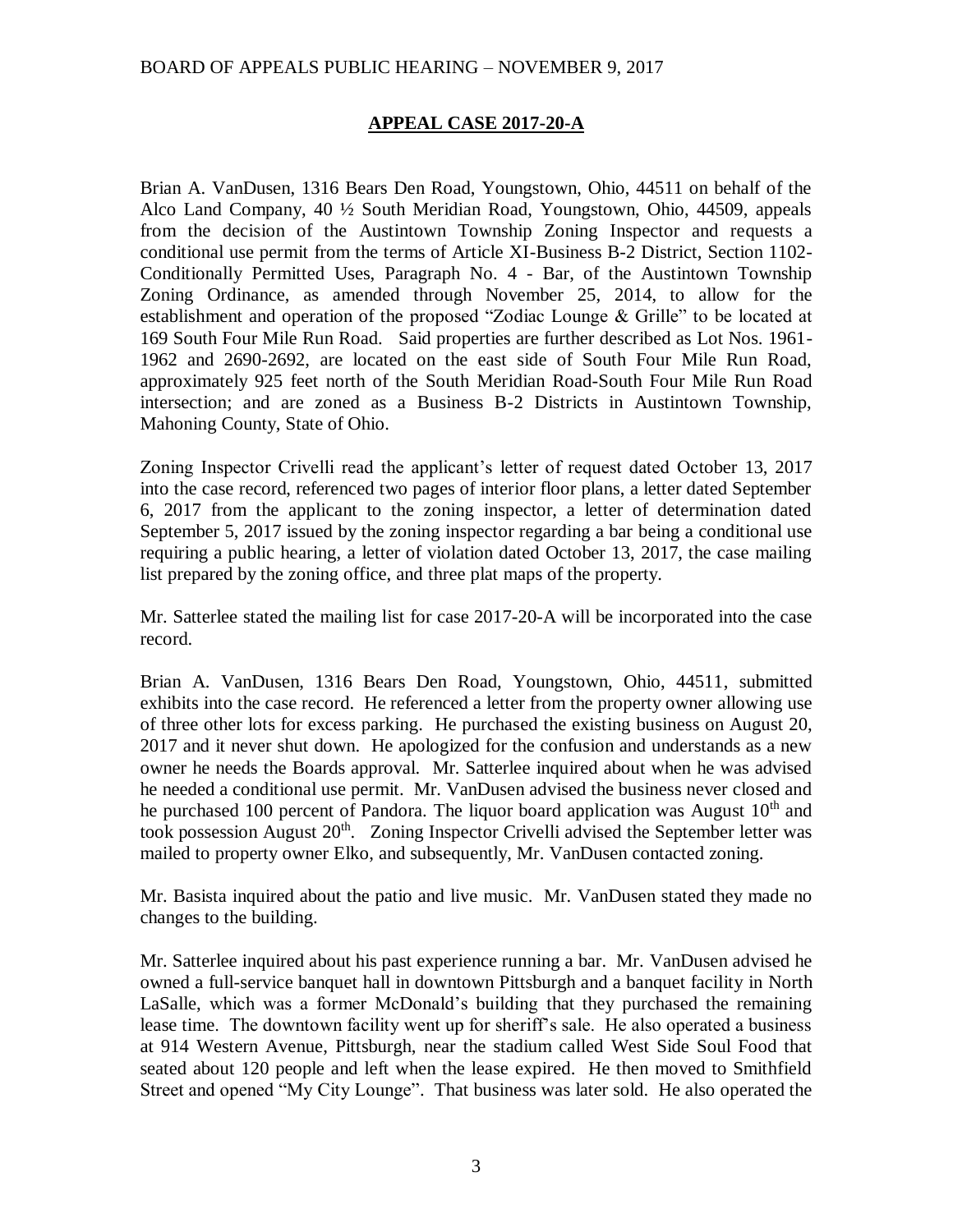restaurant, bar, and banquet facility within the Windham at the Pittsburgh Airport for approximately one year. He is a tax preparer which brought him to Youngstown and he and his employees used to patronize the Pandora Club. He made an offer to buy the club and they accepted. Zoning Inspector Criveleli recalled the police chief advising him of a new operator based on the liquor license transfer.

Mr. Basista inquired why the previous owners wanted to sell the business. Mr. VanDusen stated they were having financial difficulties as the business was based on weekend entrainment which made it difficult to pay the monthly rent and other bills. He was informed by Eli Alexander that Pandora was \$15,000.00 behind in rent. There were four partners and some of them had problems with law enforcement.

Mr. Basista asked what he would do to make the business successful. Mr. VanDusen stated the business has to be structured on food with some entertainment and community events. Once the demographic comes for the food the liquor will sell itself. You need good food, good service, and a clean place. There was some discussion of previous tenants including Rachels and O'Malleys. Mr. VanDusen stated he has been a DJ for the past 20 years and worked for a radio station in Pittsburgh. He also works as a DJ for Star 94.7 and will do a joint partnership for marketing and advertising with them.

Mr. Koch asked if he would be a full-time owner. Mr. VanDusen stated he would be there for the most part but he has hired a management team. The chef is from a cruise line and will work from December to May while his is doing tax work and then he will pick up from May to December after tax time while the chef is out on the ship. Mr. VanDusen stated he also cooks.

Mr. Satterlee observed the entrees appear to be bar food. Zoning Inspector Crivelli marked the resume as Exhibit "A". The Alco land document as Exhibit "B". The menu was marked as Exhibit "C". Mr. VanDusen stated they have a chef as they will also do catering. They will take one step at a time as he is not from Ohio and does not know local shopping habits. A menu can be expensive with food inventory and food that goes bad is an expensive cost. They will offer neutral items on the menu until they can gradually fill out the market with a more diverse menu. Mr. Basista commented that super cheap wing nights can be successful.

Mr. Satterlee inquired as to his target market. Mr. VanDusen stated the target market is 25 to 55 year old demographic. Couples and individuals coming in for lunch and dinner with drink specials. They have not targeted the family atmosphere but are not against it. They are marketing to people coming home from work with happy hour and food offerings. They will provide entertainment. The happy hour is four to seven. After seven they will take requests for bar food. The kitchen will stop around seven. If people are buying we will be servicing. The outline can be adjusted. Just trying to get the feel of the Youngstown crowd.

Mr. Koch inquired about the drawing and number a bar seats which appears to be 24. Mr. VanDusen agreed about 24 bar stools and the tables convert from squares to sixes.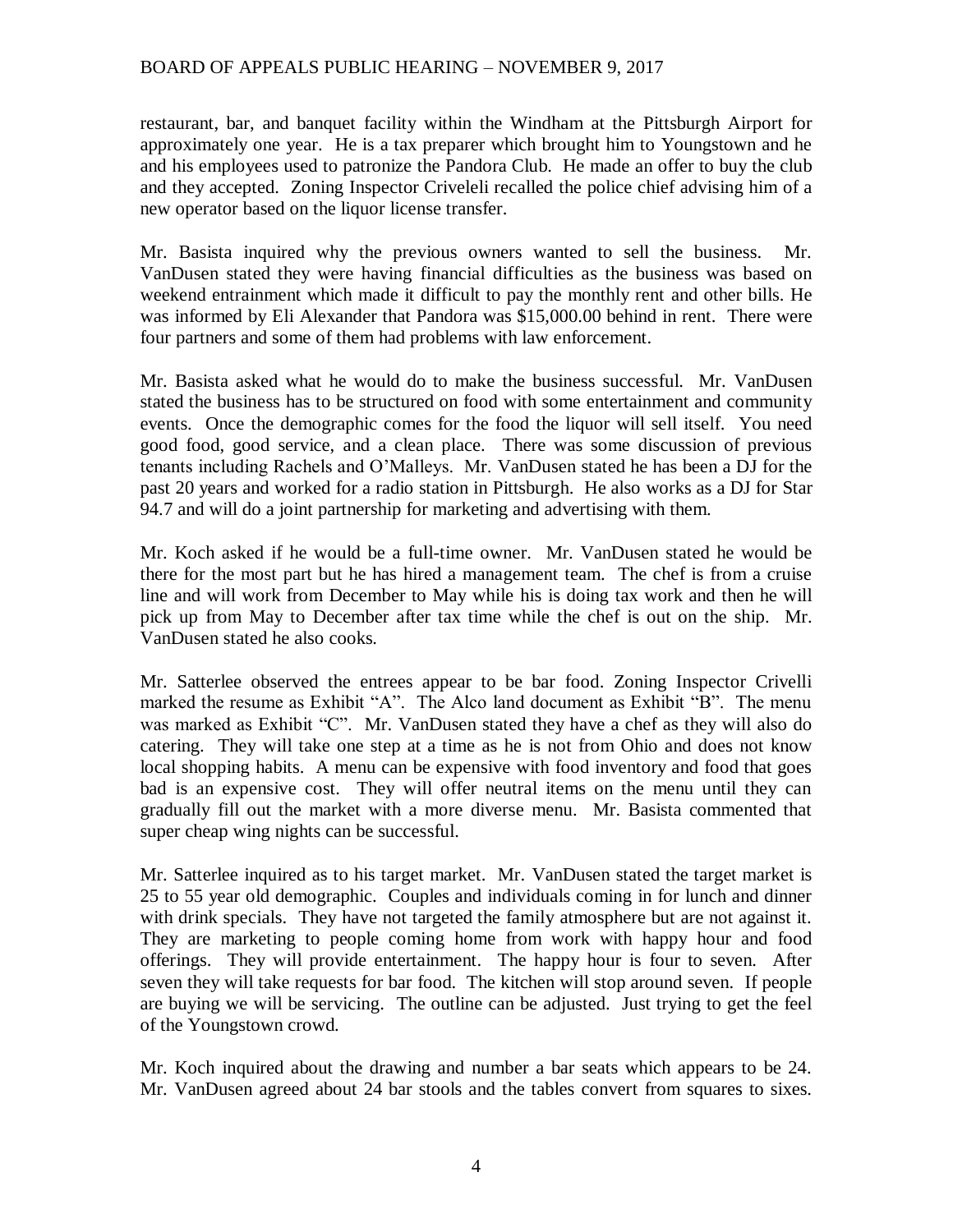The dance floor and stage area will be utilized for tables during the day. There was discussion of the placement of six hi-top seating tables.

Mr. Beaudis inquired about the layout of the parking lot. Mr. VanDusen referenced the map of the lots Alco owns and pointed out the lots at the former Rachels he will have access to. He determined 66 spaces will be available with 15 spaces in an additional lot with 14 spaces in a neighboring lot. Mr. Satterlee observed the difficulty using those lots. Mr. VanDusen stated the Mahoning Avenue lots will have a shuttle provided by Easy Tax to service the auxiliary lots. He stated they had an event with a live band with attendance in the 150 to 160 range and they had no problems and no parking in the side streets. He had outdoor security and there were no parking problems. The shuttle is dedicated to allow use of the parking spaces. They can place 60 cars on the property rented.

Zoning Inspector Crivelli advised of the parking ratio for restaurants and bars. There was discussion of the net versus the gross square footage for parking spaces. Mr. Koch observed 60 parking stalls would be adequate for 48 diners. Zoning Inspector Crivelli advised there were restaurants at this location in the past with no problems but Pandora starting doing live events which led to parking on the streets and people leaving the facility at two in the morning walking thru the neighborhoods. He advised he sent Eric Harris to their first live event and they had out door security monitoring the parking and were prohibiting parking in the streets. Zoning Inspector Crivelli advised that outdoor entertainment will require another hearing. He also advised the basement was finished off without review from zoning, fire, or building inspections. He stated he met a deputy who was working security for Pandora to better manage the parking situation due to problems in the neighborhood from live events. Mr. VanDusen advised that was Adreian and they have inherited him.

Mr. Beaudis inquired about outdoor lighting. Mr. VanDusen stated the pole lighting was disconnected and that has been repaired and turned on. The lights all work. They are censor activated. The current lighting is adequate as long as it is turned on. He stated everyone will be safe from one corner to the next inclusive of the grass lots. There are no dead spaces. Everyone who comes out will feel safe going to their vehicle.

Mr. Satterlee inquired about the music on the patio and why they have to have it. Mr. VanDusen stated the patio is for smoking overflow and they never intended on putting bands out there. The stage is on the inside. You can't put 100 people outside with a band as that would be counterproductive. They want the people inside and only go outside to smoke and then come back in. Furthermore, there would not be enough seating outside on the patio to accompany the band and customers. The speakers are one foot by four inches to serve the jukebox. There will never be any tower speakers or PA systems for a DJ or any amplified system outside. He stated Eli Alexander has a juke box company and Pandora utilized the speakers for the jukebox. They will utilize the speakers if they have a jukebox. He is not trying to entertain outside.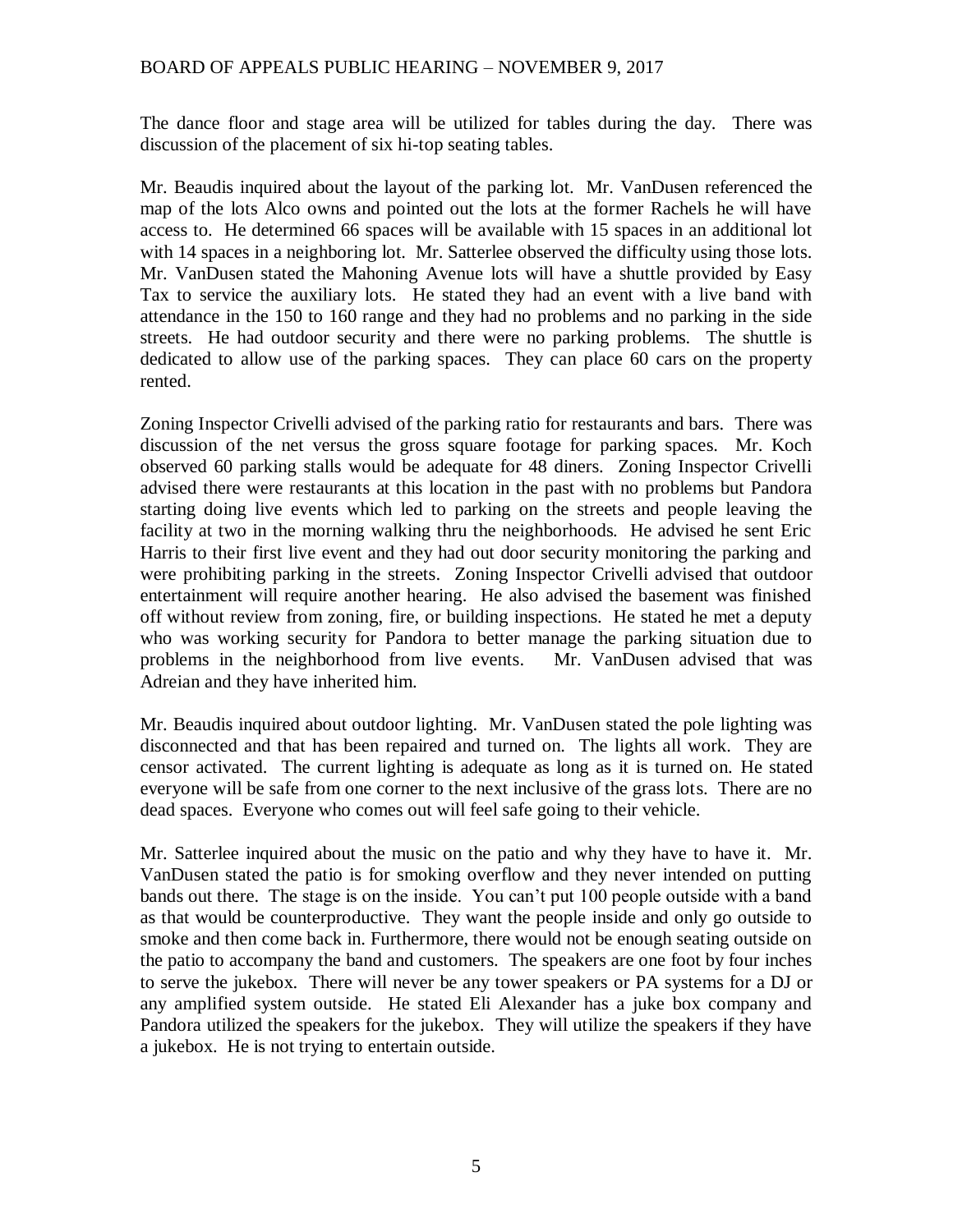Mr. Basista asked if there were past complaints. Zoning Inspector Crivelli advised the problems with Pandora were parking especially when people were leaving and problems with beer bottles and loudness in the neighborhoods. Mr. VanDusen stated Pandora brought in Snoop Dog and that event was too big for the facility. It was observed that once Adriane came on duty the problems with parking seemed to stop. Mr. VanDusen stated Adriane will continue to work with Zodiac.

Mr. Satterlee inquired about security. Mr. VanDusen stated there will be security for events. The security is in suits with no weapons. Security greet people and walk around. They are professional and understand they are working for the establishment. They will have a soft look.

Mr. Satterlee inquired about occupancy during live events. Mr. VanDusen stated the floors will be operated as two different entities. The downstairs looks like a club whereas the upstairs looks like a lounge with leather chairs, hi-top tables, glass, and marble, a plank bar to relax and eat. Downstairs has a stage, dance floor and a small balcony. The bands will be downstairs. He estimated the occupancy at 145 downstairs and 195 upstairs. Mr. VanDusen explained when you come in the dining area is immediately in front of you but there is an extension of the patio which can hold about another r60 people to the right and seating for 48 inclusive of the tables including the rounds, the squares, the high tops and the stage. If setup theater style you can get 120 with the proper aisles with angles and exit for duress. You can get at least 100 seats as you can get 50 with tables and chairs not exclusive of the lounge area.

Mr. Satterlee asked if they would have chairs for bands. Mr. VanDusen stated chairs would be placed around the perimeter. He advised the drawing depicts dining only. If they have a band all the tables will go to the wall to allow an open area for standing. There is no seating downstairs. There are stages both upstairs and downstairs. It is possible he would have two live events at the same nights.

Mr. Satterlee expressed concerns about the former Rachels restaurant being leased and him losing that auxiliary parking. Mr. VanDusen stated there will be no issues as they are leasing that space for overflow. He stated if the building is leased it may affect their numbers but emphasized there are three parcels there. He suggested they would be over the number of spaces required with the lots based on their square footage.

Mr. Basista asked how previous owners got away with inadequate parking. Zoning Inspector Crivelli advised there was no plan review and it was done without knowledge of zoning and if they bring a national recording act in for a cd release party with a following tied into a local radio station that would have to be managed.

Mr. Koch asked the height of the basement ceiling. Mr. VanDusen estimated the ceiling being 30 feet as there is a balcony and a DJ booth. Zoning Inspector Crivelli advised the previous club had been eventually approved by fire safety and the fire department was there one time due to occupancy issues which led to Pandora being cited by zoning for nudity.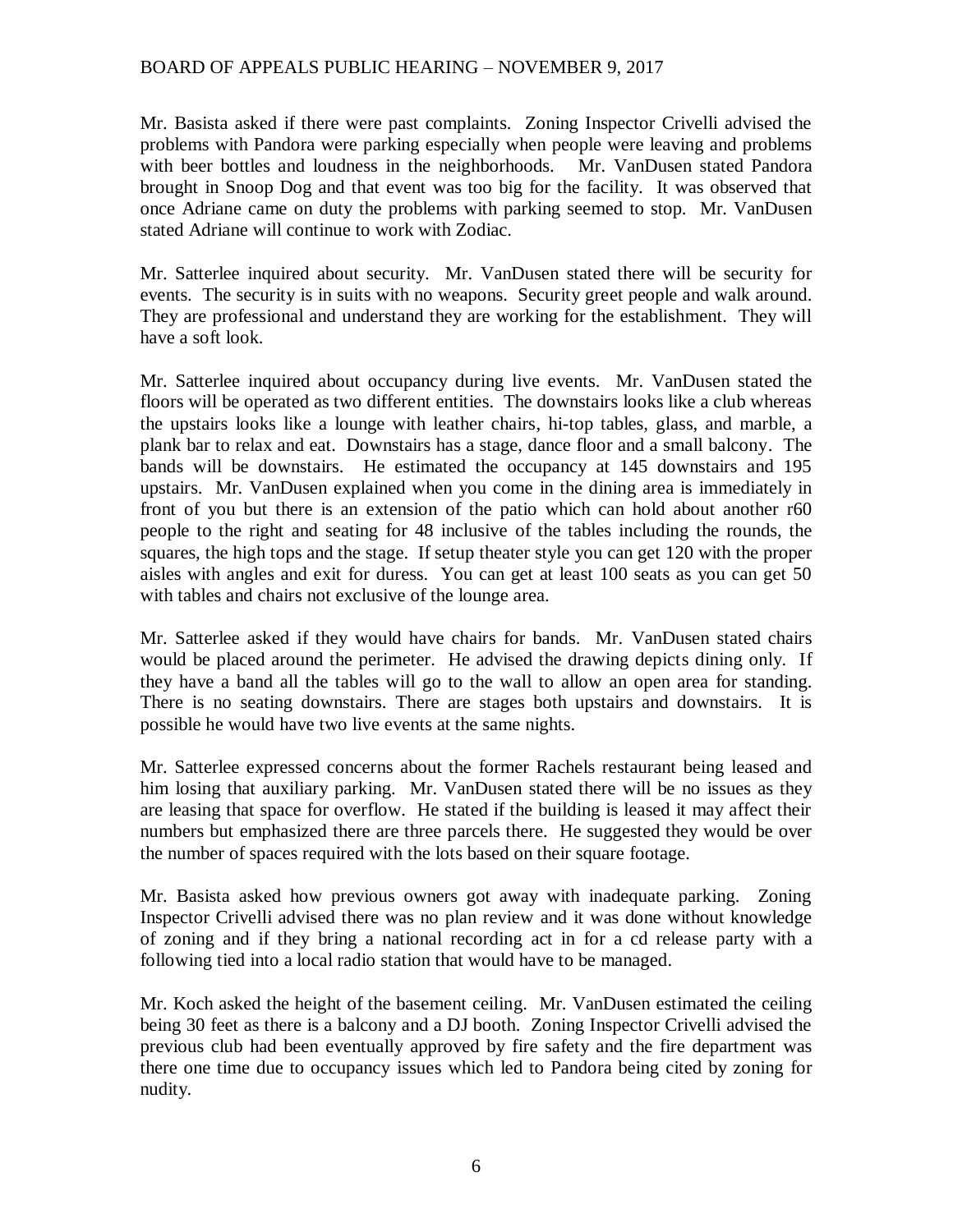Mr. Koch asked if he was going to rent the facility for example for bachelor parties. Mr. VanDusen answered in the affirmative. Mr. Basista recalled the facility being rented out for wedding parties. Mr. VanDusen stated it can be rented for banquets and he has past experience with banquet halls and can provide tables, chairs and linens. You won't even know you are in a basement.

Mr. Koch observed the front needs work and complimented Mr. VanDusen on his presentation and asked that the site be cleaned up. Mr. VanDusen stated he understands the conditional use requirements and review period and stated the back of the building is a mess and they will clean it up. He stated at the fence behind the building there is a lot of debris that will be removed to improve appearance. He will find a spot for the dumpster and grease trap in the back. For the record, Mr. VanDusen stated he will clean the back area. Mr. VanDusen depicted on the GIS photo Parcel 119 and stated the dumpster and grease bin can be placed at the rear property line. He agreed to a threesided enclosure.

Mr. Glaros asked if he will cater when the basement is rented. Mr. VanDusen answered in the affirmative.

Mr. Satterlee observed the dumpster will be moved and have a three-sided enclosure. Mr. VanDusen answered in the affirmative and stated they will use stockade fencing for the enclosure. He will do landscaping in the beds and make some repairs to the sign in the bed. He anticipated signage on the front wall. There was discussion of the placement of the gas and electrical meters and removing a tree. Mr. VanDusen is the only owner but has a management team.

Mr. Beaudis observed he needs 153 parking stalls and inquired if the Board is comfortable with the off-site parking. Mr. VanDusen stated they will place on event advertisements the location of the over-flow parking and place signage in the parking lot and they will have someone outside managing the parking. Mr. Koch suggested the employees should park at Rachels and shuttle them to the facility. Mr. VanDusen was in agreement. Mr. Koch advised if it becomes a problem he will have to reappear before the Board.

No one else in attendance to speak for the request.

No one else in attendance to speak against the request.

**2017-20-A- VanDusen:** Motion by Mr. Koch to approve the conditional use with all testimony entered as part of the record.

Seconded by Mr. Glaros.

Roll call vote: Mr. Glaros - Yes; Mr. Basista – Yes; Mr. Beaudis – Yes; Mr. Koch – Yes; and Mr. Satterlee – No.